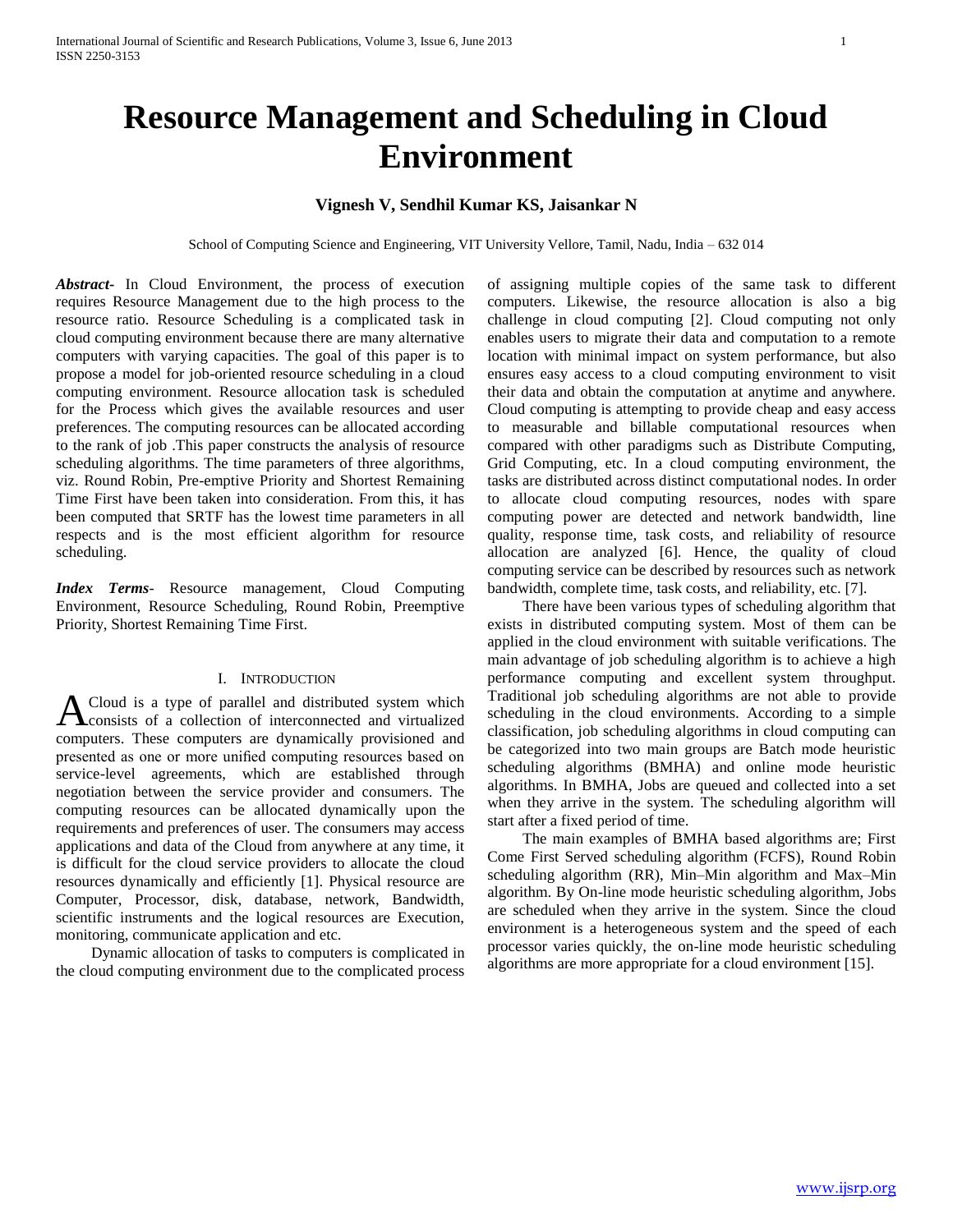

**Figure1: Basic Resource Management & Scheduling in Cloud Environment**

## II. RELATED WORKS

 Mayank Mishra et al. [2] in his paper has told that, the users of cloud services pay only for the amount of resources (a pay-as-use model) used by them. This model is quite different from earlier infrastructure models, where enterprises would invest huge amounts of money in building their own computing infrastructure. Typically, traditional data centers are provisioned to meet the peak demand, which results in wastage of resources during non-peak periods. To alleviate the above problem, modern-day data centers are shifting to the cloud. The important characteristics of cloud-based data centers are making resources available on demand. The operation and maintenance of the data center lies with the cloud provider. Thus, the cloud model enables the users to have a computing environment without investing a huge amount of money to build a computing infrastructure. This provides ability to dynamically scale or shrink the provisioned resources as per the dynamic requirements. Fine-grained metering. This enables the pay asuse model, that is, users pay only for the services used and hence do not need to be locked into long-term commitments. As a result, a cloud-based solution is an attractive provisioning alternative to exploit the computing- as-service model.

 Anton Beloglazov and Rajkumar Buyya [5] have proposed the plan for the future research work that consists of several steps presented in Table. Once the algorithms for all of the proposed optimization stages are developed, they will be combined in an overall solution and implemented as a part of a real-world Cloud platform, such as Aneka. In this contemporary world, Internet has been a predominant, which has presented a great opportunity for providing real-time services over the Internet.

 Venkatesa Kumar. V and S. Palaniswami [6], in their paper, have proposed the overall resource utilization and, consequently, reduce the processing cost. Our experimental results clearly show that our proposed preemptive scheduling algorithm is effective in this regard. In this study, we present a novel Turnaround time utility scheduling approach which focuses on both the high priority and the low priority takes that arrive for scheduling. Vijindra and Sudhir shenai. A [8] in their paper, have presented an algorithm for a cloud computing environment that could automatically allocate resources based on energy optimization methods. Then, we prove the effectiveness of our algorithm. In the experiments and results analysis, we find that in a practical Cloud Computing Environment, using one whole Cloud node to calculate a single task or job will waste a lot of energy, even when the structure of cloud framework naturally support paralleled process. We need to deploy an automatic process to find the appropriate CPU frequency, main memory's mode or disk's mode or speed. We have also deployed scalable distributed monitoring software for the cloud clusters.

 Liang Luo et al.[10] in their paper, have discussed about, a new VM Load Balancing Algorithm is proposed and then implemented in Cloud Computing environment using CloudSim toolkit, in java language. In this algorithm, the VM assigns a varying (different) amount of the available processing power to the individual application services. These VMs of different processing powers, the tasks/requests (application services) are assigned or allocated to the most powerful VM and then to the lowest and so on. we have optimized the given performance parameters such as response time and data processing time, giving an efficient VM Load Balancing algorithm i.e. Weighted Active Load Balancing Algorithm in the Cloud Computing environment.

 Qiang Li and Yike Guo [11] have proposed a model for optimization of SLA-based resource schedule in cloud computing based on stochastic integer programming technique. The performance evaluation has been performed by numerical studies and simulation. The experimental result shows that the optimal solution is obtained in a reasonable\y short time. Xin Lu, Zilong GU [15], in their paper have discussed that, by monitoring performance parameters of virtual machines in real time, the overloaded is easily detected once these parameters exceeded the threshold. Quickly finding the nearest idle node by the ant colony algorithm from the resources and starting the virtual machine can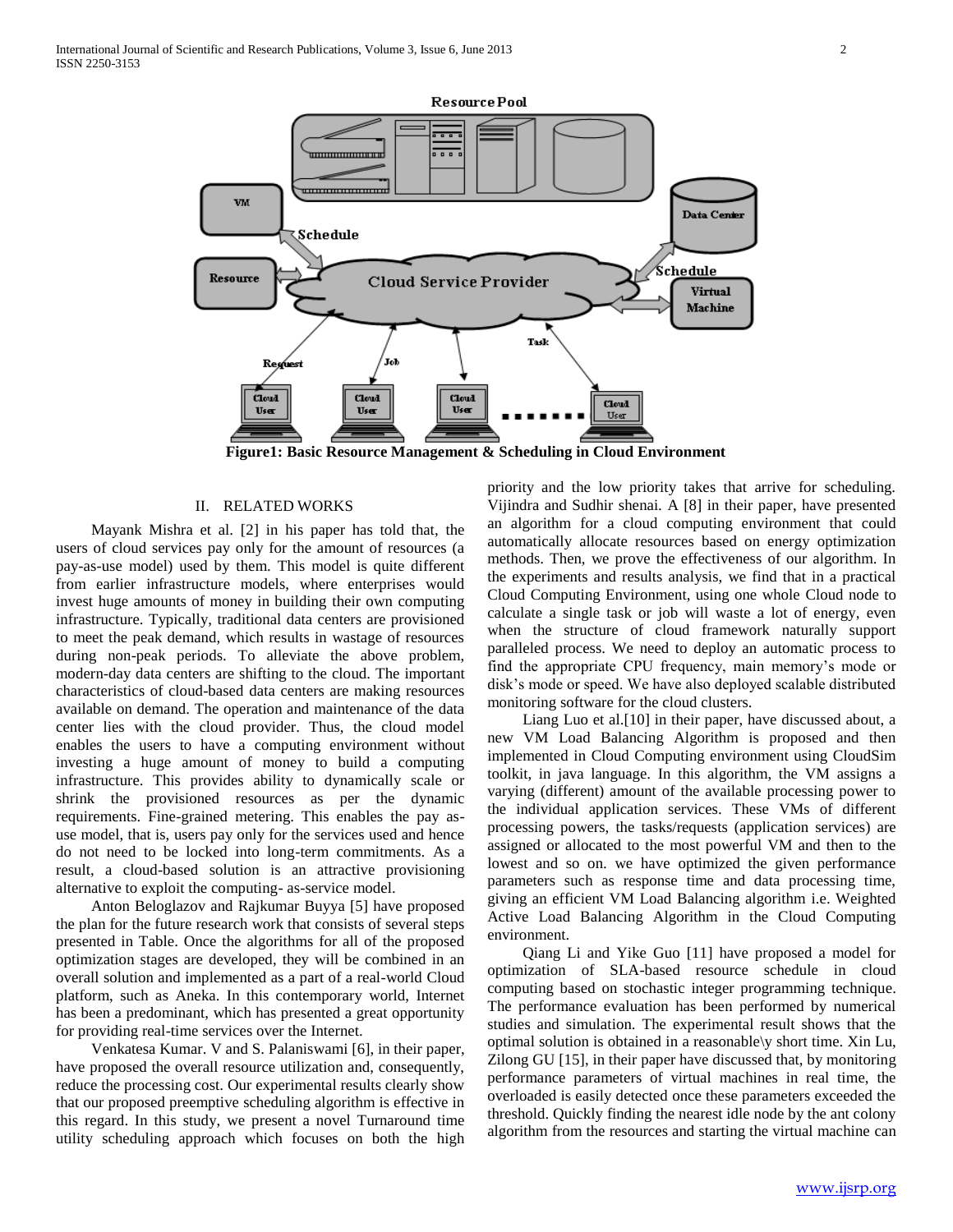bears part of the load and meets these performance and resource requirements of the load. This realizes the load adaptive dynamic resource scheduling in the cloud services platform and achieves the goal of load balancing.

 Zhongni Zheng, Rui Wang [16] did the research of using GA to deal with scheduling problem in the cloud, we propose PGA to achieve the optimization or sub-optimization for cloud scheduling problems. Mathematically, we consider the scheduling problem as an Unbalanced Assignment Problem. Future work will include a more complete characterization of the constraints for scheduling in a cloud computing environment, improvements for the convergence with more complex problems. Lu Huang, Hai-shan Chen [17] also presented system architecture for users to make resource requests in a costeffective manner, and discussed a scheduling scheme that provides good performance and fairness simultaneously in a heterogeneous cluster, by adopting progress share as a share metric. By considering various configurations possible in a heterogeneous environment, we could cut the cost of maintaining such a cluster by 28%. In addition, we proposed a scheduling algorithm that provides good performance and fairness simultaneously in a heterogeneous cluster. By adopting progress share as a share metric, we were able to improve the performance

of a job that can utilize GPUs by 30% while ensuring fairness among multiple jobs.

# III. PROPOSED WORK

 In order to efficiently allocate computing resources; scheduling becomes a very complicated task in a cloud computing environment where many alternative computers with varying capacities are available. Efficient task scheduling mechanism can meet users' requirements and improve the resource utilization. [4]The cloud service providers often receive lots of computing requests with different requirements and preferences from users simultaneously. Some tasks need to be fulfilled at a lower cost and less computing resources, while some tasks require higher computing ability and take more bandwidth and computing resources. When the cloud computing service providers receive the tasks from users, the tasks can be pair wise compared using the comparison matrix technique. The cloud computing providers negotiate with the users on the requirements of tasks including network bandwidth, complete time, task costs, and reliability of task. [5] The computing resource or storage resource in a cloud computing environment can be assigned to the corresponding task according to the weight of each task once



**Figure 2: Resource Scheduling in Cloud Computing Environment**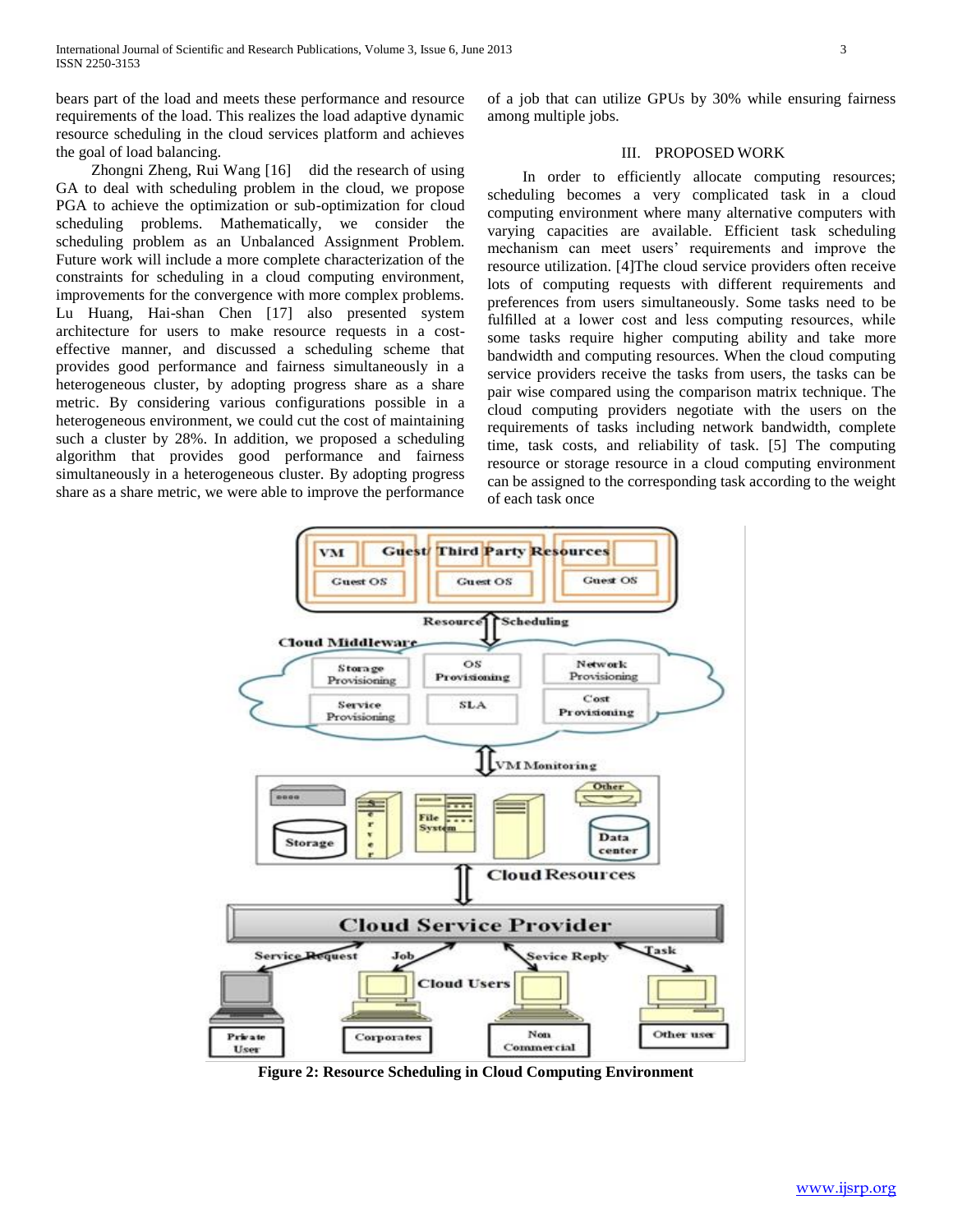## **III. 1. Round robin**

 It is the simplest algorithm that uses the concept of time quantum or slices. Here the time is divided into multiple slices and each node is given a particular time quantum or time interval and in this quantum, the node will perform its operations. The resources of the service provider are provided to the client on the basis of this time quantum. In Round Robin Scheduling the time quantum play a very important role for scheduling, because if time quantum is very large then Round Robin Scheduling Algorithm is same as the FCFS Scheduling. If the time quantum is extremely too small then Round Robin Scheduling is called as Processor Sharing Algorithm and number of context switches are very high. It selects the load on random basis and leads to the situation where some nodes are heavily loaded and some are lightly loaded.

 Though the algorithm is very simple, there is an additional load on the scheduler to decide the size of quantum and it has longer average waiting time, higher context switches higher turnaround time and low throughput. The Round Robin algorithm mainly focuses on distributing the load equally to all the nodes. Using this algorithm, the scheduler allocates one VM to a node in a cyclic manner. The round robin scheduling in the cloud is very similar to the round robin scheduling used in the process scheduling. The scheduler starts with a node and moves on to the next node, after a VM is assigned to that node. This is repeated until all the nodes have been allocated at least one VM and then the scheduler returns to the first node again. Hence, in this case, the scheduler does not wait for the exhaustion of the resources of a node before moving on to the next. As an example, if there are three nodes and three VMs are to be scheduled, each node would be allocated one VM, provided all the nodes have enough available resources to run the VMs.

 The main advantage of this algorithm is that it utilizes all the resources in a balanced order. An equal number of VMs are allocated to all the nodes which ensure fairness. However, the major drawback of using this algorithm is that the power consumption will be high as many nodes will be kept turned-on for a long time. If three resources can be run on a single node, all the three nodes will be turned on when Round Robin is used which will consume a significant amount of power.

### **III. 2. Preemptive Priority**

 Priority of jobs is an important issue in scheduling because some jobs should be serviced earlier than other those jobs can't stay for a long time in a system. A suitable job scheduling algorithm must be considered priority of jobs. To address this problem some researchers have considered priority of jobs scheduling algorithm. Those researches have focused on a few criteria of jobs in scheduling. In cloud environments we always face a wide variety of attributes that should be considered. Priority is an important issue of job scheduling in cloud environments. In this paper we have proposed a priority based job scheduling algorithm which can be applied in cloud environments. Also we have provided a discussion about some issues related to the proposed algorithm such as complexity, consistency and finish time. Result of this paper indicates that the proposed algorithm has reasonable complexity. In addition, improving the proposed algorithm in order to gain less finish time is considered as future work. As a scheduling policy,

preemption has wide applications in many areas (e.g. Process scheduling, bandwidth allocation, manufacturing scheduling).

Most basically, preemption can be seen as a process that removes (un-schedules, suspends or aborts) one or more previously scheduled activities according to certain criteria and re-allocates freed resource capacity to a new activity. A preemption policy is normally used for scheduling high priority activities when a capacity shortage appears. Preemption has been investigated fairly extensively relative to scheduling singlecapacity resources. CPU scheduling, which is central to operating system design, is preventative example, The CPU is singlecapacity resource, which can be time-shared to accommodate multiple tasks by algorithms (such as round robin) that repeatedly allocate time slices to competing tasks. Here, a preemptive scheduling policy provides a means for reallocating time slices as new, more important jobs arrive for processing. Preemptive scheduling is much more complex in the context of cumulative or multi-capacity resources, and this problem has received much less attention in the literature. The principal complication concerns the selection of which activity (or activities) to preempt. In the case of multi-capacity resources, the number of candidate sets of activities increases exponentially with resource capacity size, while only a single activity must be identified in the single-capacity case.

## **III. 3 Shortest Response Time First**

 The basic idea is straightforward: each process is assigned a priority, and priority is allowed to run. Equal-Priority processes are scheduled in FCFS order. The shortest-Job-First (SJF) algorithm is a special case of general priority scheduling algorithm. An SJF algorithm is simply a priority algorithm where the priority is the inverse of the next CPU burst. That is, the longer the CPU burst, the lower the priority and vice versa. Priority can be defined either internally or externally. Internally defined priorities use some measurable quantities or qualities to compute priority of a process. Instead, we have to check the event clock at each cycle, to see whether pre-emption is taking place, and if so, update the process data accordingly. The main thrust of the changes is to refine the process data to include a variable to count how much time to the next wait, and to the event module to explicitly cycle the clock, and see if an event is due at the current time. SJF policy selects the job with the shortest (expected) processing time first. Shorter jobs areal ways executed before long jobs. One major difficulty with SJF is the need to know or estimate the processing time of each job (can only predict the future!)Also, long running jobs may starve; because the CPU has a steady supply of short jobs.

## IV. RESULTS AND ANALYSIS

 Based on the observation from the following five request and based on their submission time the priority has been assigned .The priority has been assigned based on the submission time or type of job request .The execution time has been determined by the cloud provider. Based on the five job request undergone by the above algorithms we attain the above values that show in Table1. For round robin the time quantum is assigned as 5.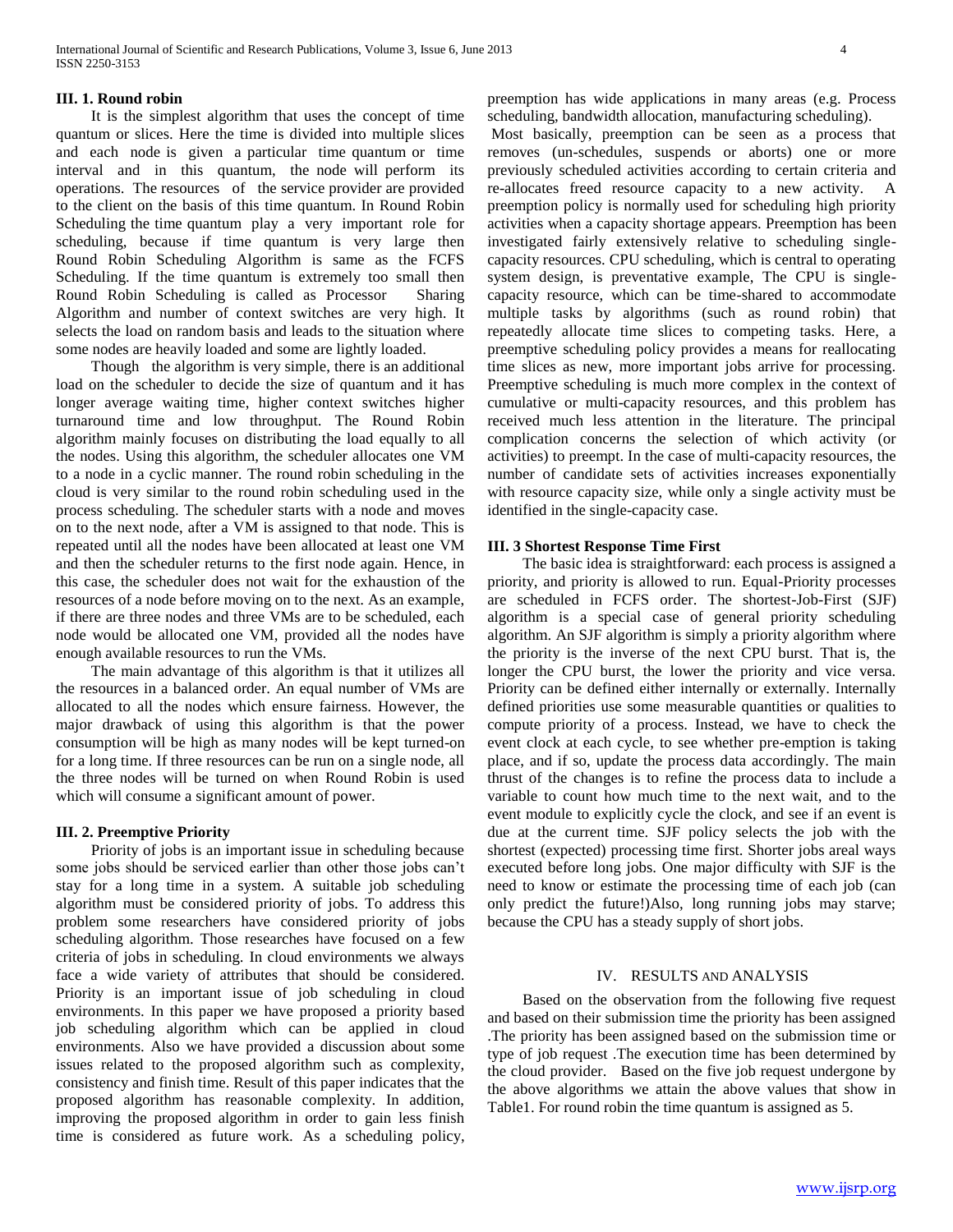| <b>Request</b><br>Id | <b>Request</b><br><b>Submission</b><br>time | <b>Request</b><br><b>Priority</b> | <b>Execution time</b> |
|----------------------|---------------------------------------------|-----------------------------------|-----------------------|
| #R1                  |                                             | 3                                 | 8                     |
| #R2                  |                                             | ∍                                 | 3                     |
| #R3                  | 3                                           |                                   | 5                     |
| #R4                  | q                                           |                                   | 10                    |
| #R5                  | 8                                           |                                   |                       |

### **Table1: Job Request Information**





**Figure3: Average Waiting & Turnaround Time**



**Figure4: Total Waiting & Turnaround Time**

 Based on the above observation that have been put under the above scheduling algorithm we attain the average waiting and average turnaround time as show in graph 1.Eventually graph2 which show the total turnaround time and waiting time . After all the performance analysis we have been through shortest remaining time first has efficient performance compare with the round robin and preemptive priority.

 The Average and Total times have been calculated and presented for the three resource scheduling algorithms in Table 2. From the analysis, we can conclude that, Shortest Remaining Time First algorithm shows excellent performance and computes the resource scheduling with relatively less waiting time and Turnaround time.

| <b>Job Execution Description</b> | <b>Round robin</b> | <b>Preemptive Priority</b> | <b>Shortest Remaining Time First</b> |
|----------------------------------|--------------------|----------------------------|--------------------------------------|
| Average Waiting time             | 15.6               | 3.6                        | 2.8                                  |
| Average Turnaround time          | 22.6               | 8.6                        | 7.8                                  |
| Total Turnaround time            | 113                | 43                         | 39                                   |
| Total Waiting time               | 78                 | 18                         | 14                                   |

**Table 2: Result of Job waiting and Turnaround time in Execution**

## V. CONCLUTION

 Scheduling is one of the most important tasks in cloud computing environment. In this paper, we have analyzed various scheduling algorithm and tabulated various parameter. We have noticed that disk space management is critical issue in virtual environment. Existing scheduling algorithm gives high throughput and cost effective but they do not consider reliability and availability. So we need algorithm that improves availability and reliability in cloud computing environment. In future enhancement will propose a new algorithm for resource scheduling and comparative with existing algorithms. The efficiency of the user request first may be optimized the processor and execute the request. In future enhancement will propose a new algorithm for resource scheduling and comparative with existing algorithms. The efficiency of the user request first may be optimized the processor and execute the request.

#### **REFERENCES**

- [1] Hitoshi Matsumoto, Yutaka Ezaki," Dynamic Resource Management in Cloud Environment", July 2011, FUJITSU science & Tech journal, Volume 47, No: 3, page no: 270-276.
- [2] Mayank Mishra, Anwesha Das, Purushottam Kulkarni, and Anirudha Sahoo, "Dynamic Resource Management Using Virtual Machine Migrations", Sep 2012, 0163-6804/12, IEEE Communications Magazine, page no: 34-40.